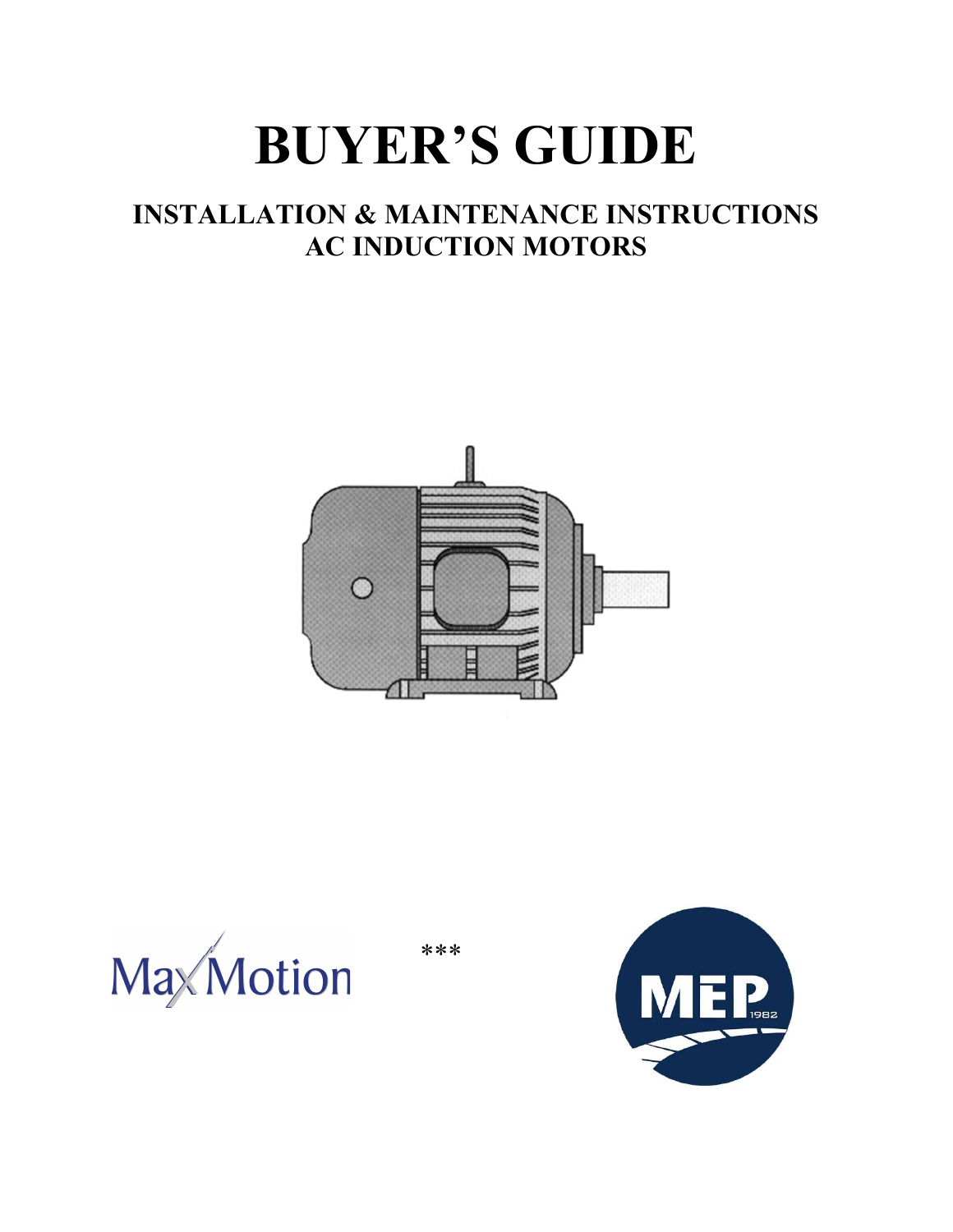#### Installation & Maintenance Instruction Manual MAX MOTION Induction Motors

This INSTRUCTION MANUAL has been prepared for personnel authorized to install, operate and maintain MAX MOTION three phase induction motor SAFELY and PROPERLY.

#### RECEIVING INSPECTION and HANDLING

- 1. Immediately check the motor for external damage that may have occurred during shipment and if any is found, inform the nearest representative of MAX MOTION without delay.
- 2. Check the nameplate data, specially the voltage and winding connection.
- 3. Turn shaft by to check it turns freely.
- 4. WARNING! The motor should be lifted by the lifting eyebolts or the lugs. Those are provided for lifting the motor only and must not be used for lifting other equipment that may be attached to the motor. All eyebolts must be fully tightened. When lifting the motor be careful not to damage other parts such as shaft extension, fan cover, fan, windings etc..

#### WARNING !!!! The following safety precautions must be observed.

- 1. Rotating parts of motor and high voltage connections can cause serious even fatal injury if improperly installed, operated or maintained. Responsible personnel should be familiar with NEMA MG2 (Safety Standards for Construction and Guide Selection, Installation and Use of Electric Motors and Generators), the National Electrical Code (NEC) and all local safety regulations.
- 2. When servicing, all power sources to the motor and accessory devices should be deenergized and disconnected and all rotating parts should be inactive..
- 3. Lifting devices, when supplied are intended for lifting the motor only. When two devices are supplied with the motor, a dual chain must be used.
- 4. Suitable protection must be used when working near machinery with high noise levels.
- 5. Safety means and protection MUST NOT be by-passed or rendered inoperative.
- 6. The electric motor frame must be grounded in accordance with National Electrical Code and the local applicable regulations.
- 7. A suitable enclosure should be provided to prevent access to the motor by other than authorized personnel. Extra caution should be observed around motors that are automatically controlled or have automatic reset relays; the motor could restart unexpectedly and cause serious injuries.
- 8. When belts are used to drive the equipment, belt guard should be used to prevent injuries that could be caused by belts breaking.
- 9. Shaft must be free to turn before motor is started.

#### INSTALLATION / MOUNTING

The motor foundation must be sufficiently rigid as to minimize vibration and maintain alignment between the motor and the driven equipment. Motors are dynamically balanced at the factory to NEMA Standards on Vibration Limit. However, vibration at the motor and the driven equipment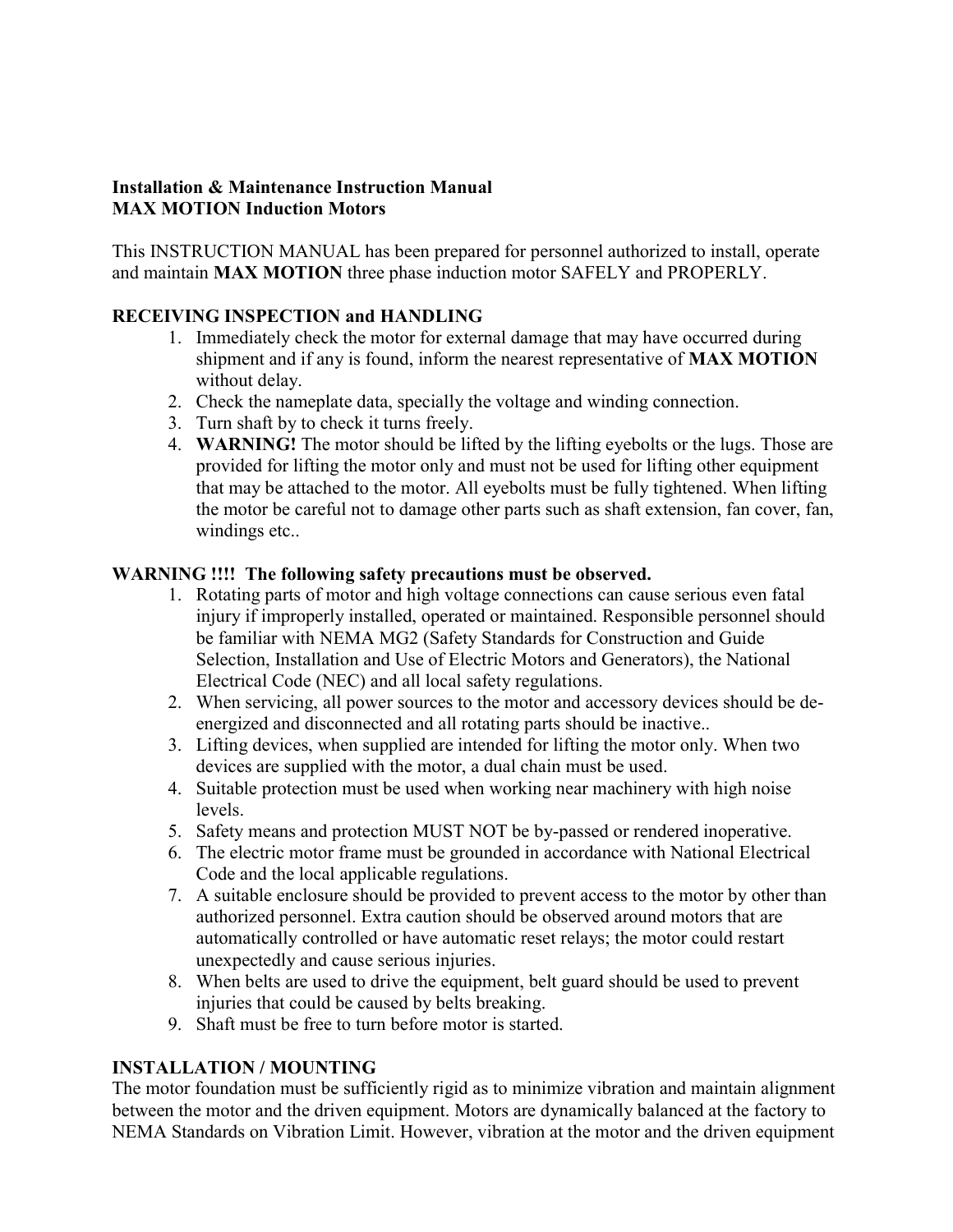can occur if the base they are mounted on is not rigid enough. To minimize vibration, a strong and rigid base must be provided for the motor and driven equipment. Only trained personnel should perform installation of the motor.

Direct Drive application : Direct connected motors may be coupled to the load through flexible coupling. Coupling half should not be installed by hammering, unless the opposite end of shaft can be backed up to prevent damages to the bearings. Accurate mechanical lineup is essential for successful operation. Align shafts accurately. If reverse rotation can cause damage to the driven equipment, CHECK ROTATION before connecting the motor to the load. See Start Up.

#### V-belt Drive application :

- 1. Mount motor sheave close to the bearing housing.
- 2. Allow sufficient clearance for rotor endplay.
- 3. The sheave diameter should not be less than NEMA recommended values. See NEMA MG-1-14.42.
- 4. Align sheaves carefully. Tighten belt only enough to prevent slippage.

Condensation Drain Holes: On MaxMotion Cast Iron TEFC motors, Condensation drain holes are located at each end of the stator housing where the feet are located, and on the face of output flanged motors (TC, JM, JP). The drain hole plugs inserted at the factory must be removed to prevent condensation water build up. On horizontal foot mounted F1 or F2 installations, remove plugs located at each end of stator. In vertical output shaft down flange mounted installations, remove plugs located on face of output flange.

Foot mounted motor : Motor should be installed on a rigid foundation to prevent excessive vibration and should be fasten securely to a base with maximum size bolts.

Flanged motor : All fits are accurately machined to match with the driven equipment. Matching surfaces should be free from dirt or burrs and solidly engaged. The complete assembly should turn freely without stressing shaft and bearings from misalignment and thrust.

## LOCATION

- 1. Drip-proof motors are intended for use where atmosphere is relatively clean, dry and non-corrosive. Keep windings clean with a soft brush, cloth or vacuum.
- 2. Totally-enclosed motors may be installed where dirt, moisture and corrosion are present. NOTE : in all cases, NO surrounding structure should obstruct normal flow of ventilating air through or over motor.
- 3. WARNING! DO NOT INSTALL General Purpose motors where hazardous, inflammable or combustible vapors or dust are present, due to the possibility of explosions or fire and damage to property or injury to personnel.

# ELECTRICAL CONNECTIONS

- 1. connect motor to correct power supply according to nameplate.
- 2. Motor and control wiring, overload protection and grounding should be done in accordance with the National Electric Code and local regulations.
- 3. Identify motor auxiliary device such as space heater or temperature sensors. These should have their own isolated circuits insulated separate from the motor power cables.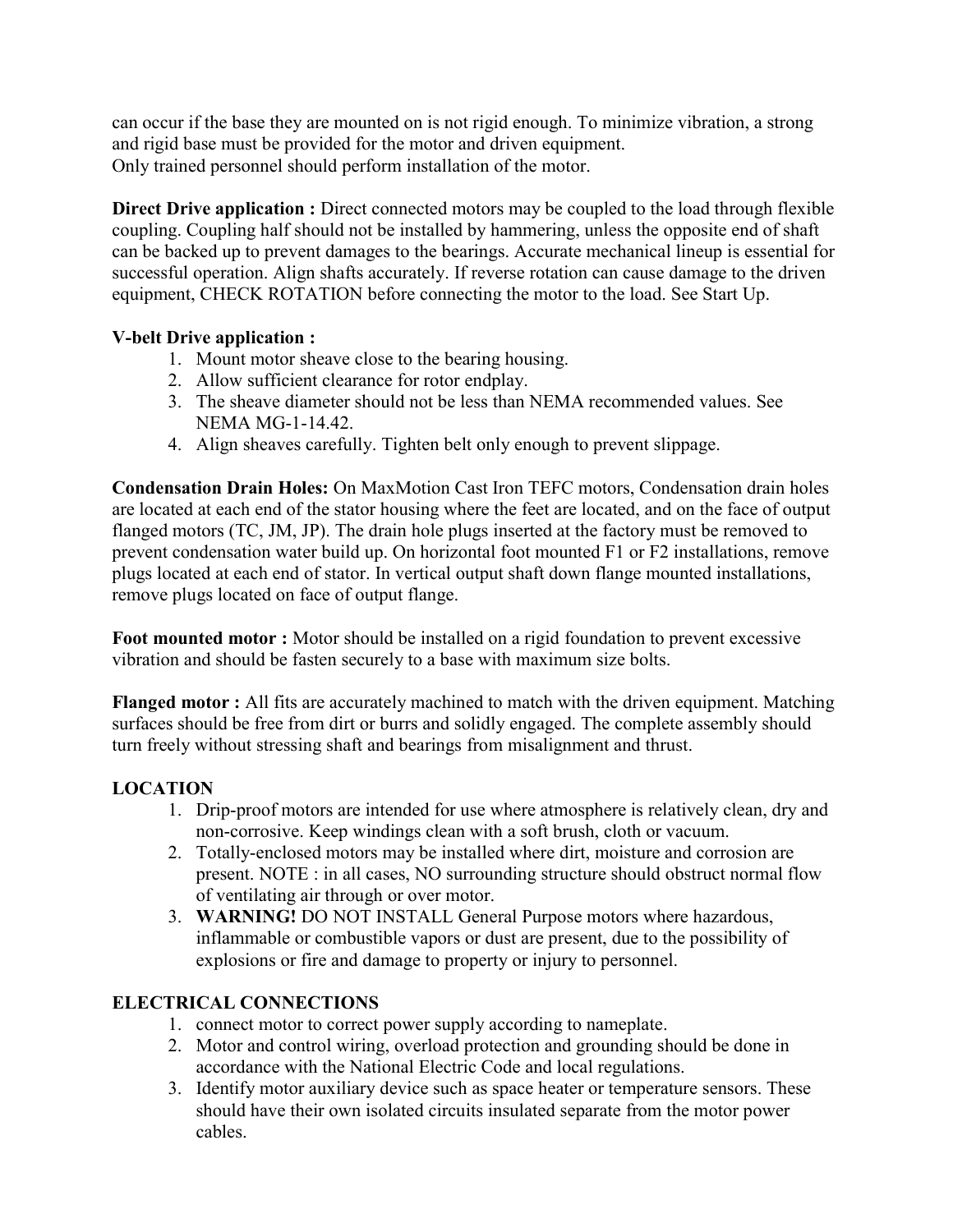#### START UP

- 1. WARNING! The insulation resistance of the motor winding should be checked before energizing the motor.
- 2. It is recommended that the motor be initially started uncoupled from load. Check direction of rotation. If rotation must be changed, ALLOW THE MOTOR TO COME TO A COMPLETE STOP, and interchange any two leads on a three phase motor. Fan on fan-cooled motors that have directional rotation nameplates must be reversed on the mounting shaft if the rotation is changed.
- 3. Connect load. The motor should start quickly and run smoothly, if not, shut off the power at once. Recheck the assembly including all connections before restarting.
- 4. If excessive vibration is noted, check for loose mounting bolts, a motor supports structure that is too flexible, or transmitted vibration from adjacent machinery. Periodic vibration checks should be made as foundation settle.
- 5. Operate under load condition for a short period of time. Check operating current against nameplate.
- 6. On frame 320T and higher, remove shaft support sheath from the drive end of the motor before energizing.

#### LUBRICATION OF BALL OR ROLLER BEARINGS

Grease lubricated bearings as supplied, are adequate for a long period of operation without relubrication. A good maintenance schedule for regreasing will vary depending on motor size, speed, duty and environment.

## FREQUENCY OR RELUBRICATION

The following table suggests relubrication intervals for motor on normal, steady running, light duty indoor load in relatively clean atmosphere at  $40^{\circ}$ C (104 $^{\circ}$ F) ambient temperature or less.

| Enclosure | Insulation | 143-215T<br>Frames     | 254T<br>Frames |
|-----------|------------|------------------------|----------------|
| TEFC      |            | R١<br>$\lambda$<br>- H | months         |

Frame sizes 143 through 215T, inclusive have permanently lubricated sealed bearings.

#### NOTE :

Frequency shown above should be reduced by:

- 1/2 For motors above 1800 RPM
- 1/2 For Heavy-Duty, Dusty locations.
- 1/3 For Severe-Duty, High Vibration & Shock

#### TYPE OF GREASE

Use Polyrex EM Polyurea grease or equivalent unless a special grease is specified on the nameplate.

#### PROCEDURE FOR RELUBRICATION

When regreasing, stop motor, remove outlet plug and add amount of grease per reference table below, with hand level gun only. Discontinue at once if grease appears at outlet plug. This may occur before specified amount is used.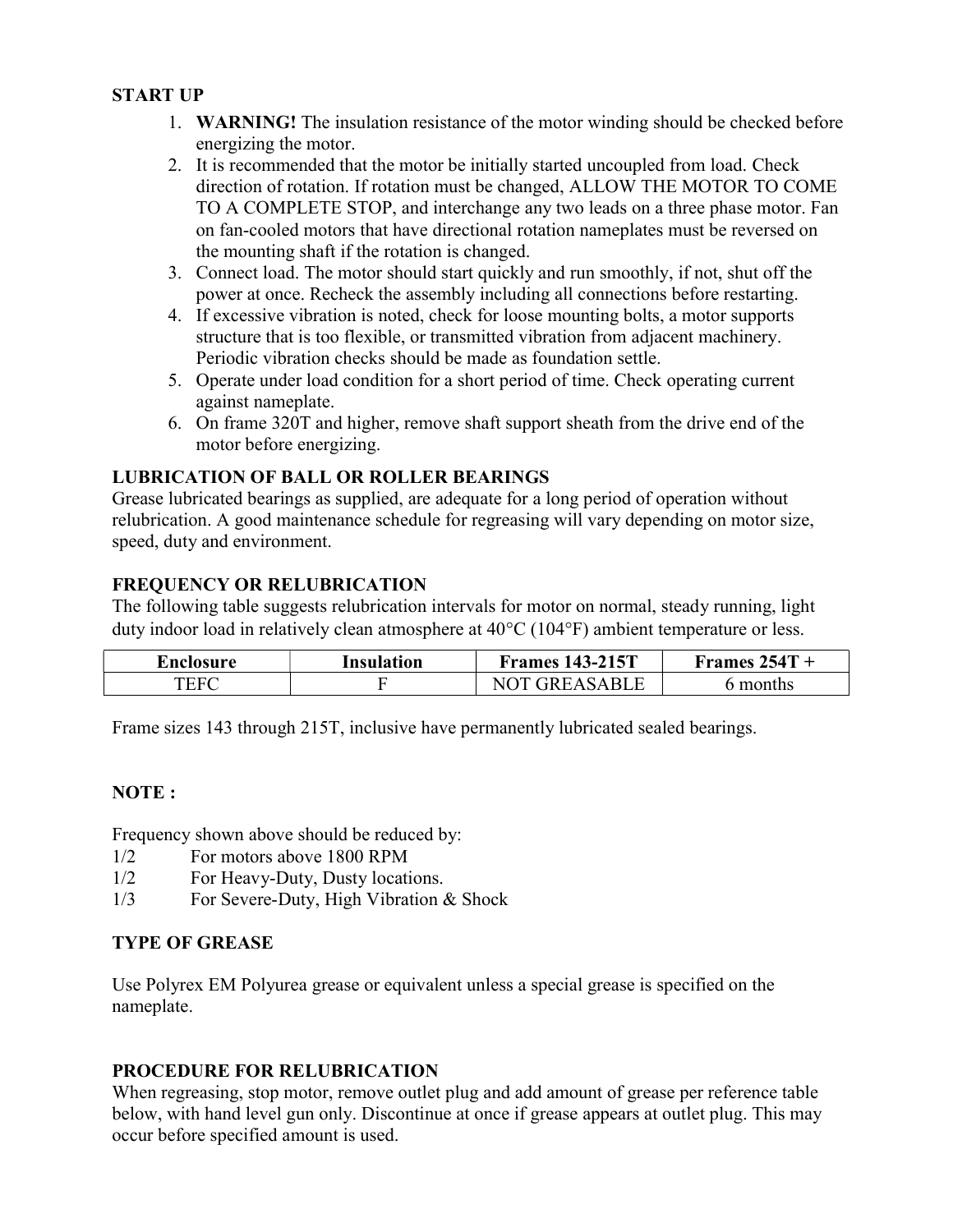Run for about ten minutes before replacing outlet plug.

Volume Reference Table:

| Shaft diameter (at face of bearing) | Grease amount (ounce)                        |
|-------------------------------------|----------------------------------------------|
| $0.8$ in to $1.2$ in                | $1.5g$ to $2.8g$<br>$(0.05 \text{ to } 0.1)$ |
| $1.4$ in to $1.8$ in                | $3.1g$ to $5.7g$<br>$(0.11 \text{ to } 0.2)$ |
| $2.0$ in to $2.2$ in                | 12.3g to $17g$<br>$(0.43 \text{ to } 0.6)$   |
| 2.4in to $3.3$ in                   | $32.8g$ to $45g$<br>$(1.16 \text{ to } 1.6)$ |

Caution : over-greasing is a major cause of bearing and motor failure. Make sure that dirt and contaminants are not introduced when adding grease.

#### INVERTER DUTY APPLICATION

Please refer your application to **MAX MOTION** or its nearest distributor for instruction.

#### **STORAGE**

If the motor is not packaged for long-term storage and is not to be put into service immediately, certain precautions should be taken to protect it. If at all possible, place the motor under cover in a clean and dry location.

During storage, the winding should be protected from excessive moisture absortion by some safe and reliable method of heating. Space heaters, if supplied, may be used for this purpose. The temperature of the winding should be always maintained a few degrees above the temperature of the surrounding air.